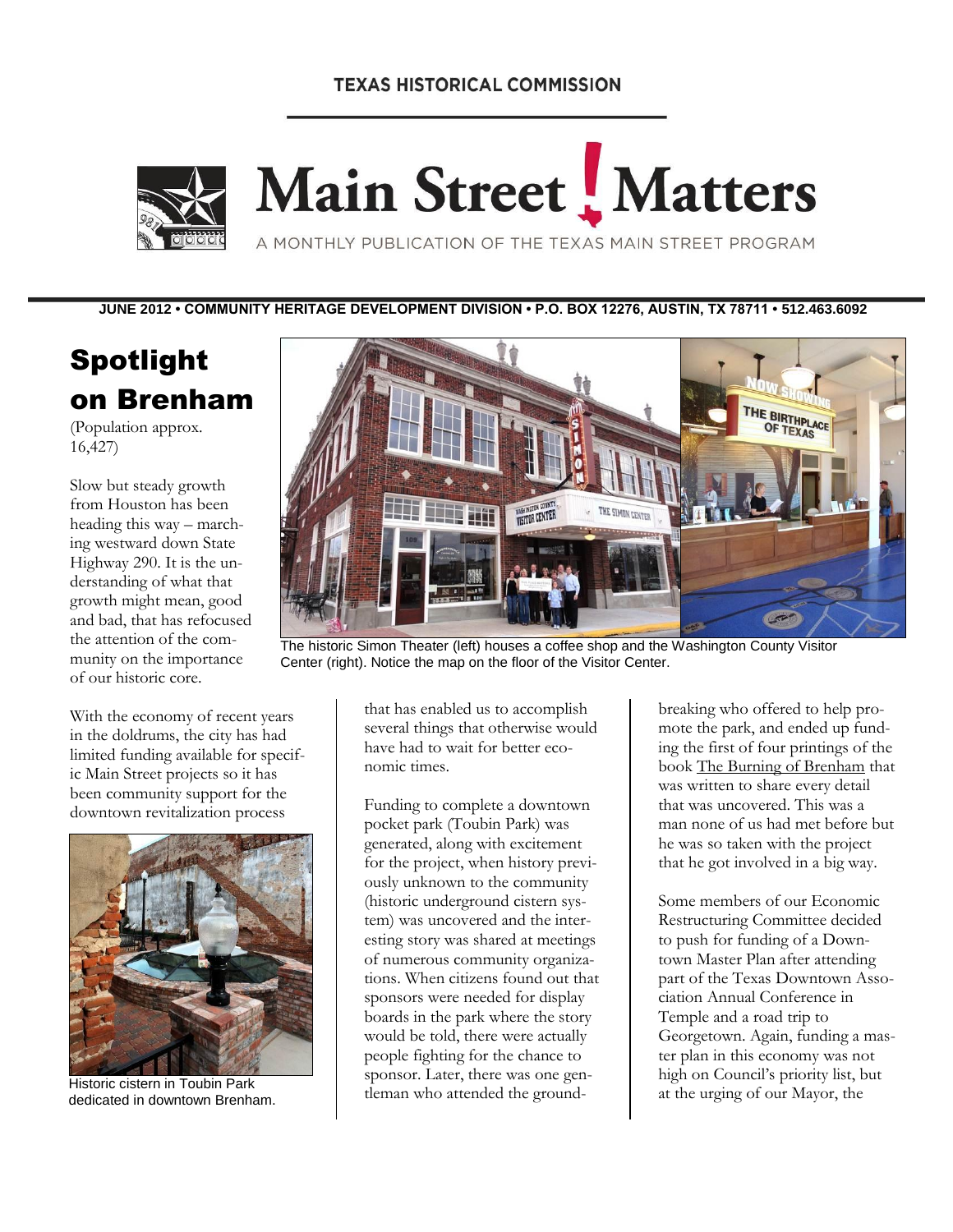

As Brenham's new billboard boasts, "Expect to be charmed" in downtown Brenham…at the historic Ant Street Inn (above) hosting the Main Street Summer Workshop and in all of downtown.

group met with community leaders to gather support to fund the plan. It was because of the determination of Main Street supporters that funding was made available, the planning process took place, and adoption of the plan is expected in June.

A \$1M contribution to a major renovation project by a local preservation and communityminded family has been a catalyst to complete what will become the Jane and John Barnhill Conference Center at the Historic Simon Theater. The non-profit that owns the theater and is committed to completing the project, is currently working with Texas Historical Commission Project Reviewer on eligibility for historic tax credits, and with an Austin group on New Market Tax Credits. Although somewhat challenging to understand, the opportunity of the nonprofit to take advantage of programs like ones we had heard about, but that had not seen accomplished, has made the group more aware of what is available to help complete great downtown projects.

Main Street Summer Training which will be held at the historic Ant Street Inn is just around the corner. We are looking forward to sharing more about the exciting things going

on in Downtown Brenham and, as our new billboard says: "Expect to be charmed."

*Thanks to Jennifer Eckermann, Brenham Main Street Manager for providing this article.*

# FOCUS ON MAIN STREET DESIGN Cast Iron Preservation

When you think of Galveston, what is the first thing that comes to mind? The beach? A bustling port? Beautiful historic houses? Hurricanes? While it is true that each and every one of those things is a very important component responsible for making Galveston what it is today, there is an equally important component that often gets overlooked—cast iron. Galveston's Strand/Mechanic National Historic

Landmark District boasts one of the largest collections of cast iron historic commercial buildings in the country (Fig 1).

Did you know that cast iron, while it can be highly decorative, is often the structural framework of these historic commercial buildings (Fig 2)? Did you know that on September 13, 2008, Hurricane Ike flooded the Strand/Mechanic National Historic Landmark District with 6-12 feet of salty ocean water? (Fig 2) When you combine these factors, you get a situation that has the potential to be catastrophic. When cast iron is exposed to moisture, it rusts and expands, with the potential of causing severe damage to this very important structural system.



Fig 1 A row of cast iron buildings in the Strand/Mechanic National Historic District

To bring awareness to this issue, the National Trust for Historic Preservation named the Cast Iron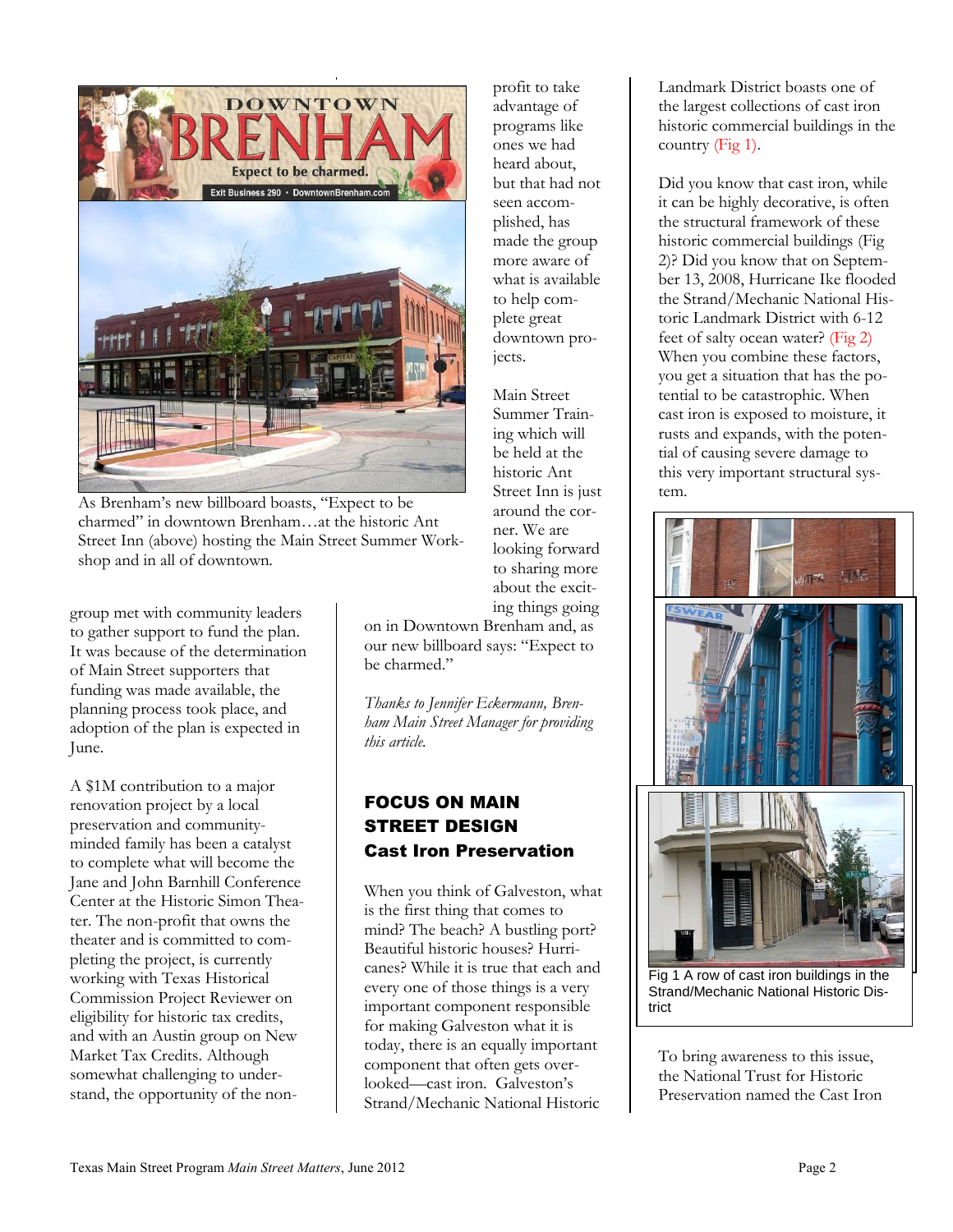Architecture of Galveston to their 11 Most Endangered List in 2009. As a direct result of this listing, the Galveston Historical Foundation received a grant from the National Endowment for the Arts to host a symposium on the manufacture and maintenance of cast iron. When the designers here at the Texas Main Street Center (TMSC) heard about this symposium we were very excited to go and learn more.



Fig 4 Rust has split the surface of this cast iron column

You may be thinking, what does this mean for you? Many of our Texas cities are not on the coast and have no danger of seawater flooding, so what is it that we at the TMSC hoped to gain by attending the symposium? You may have noticed that you have structural cast iron building components in your own town, virtually all Main Street Cities do. Have you also ever noticed it to be humid, or that puddles of water accumulate after a good rain? While not as catastrophic as 6-12 feet of saltwater, our humid Texas air and rain storms can deteriorate and rust cast iron. More often than not, you can

Texas Main Street Program *Main Street Matters*, J **Program 2012 Page 3** Page 3

remove the rust and repair the cast iron. Rust has 7-10 times the volume of the undamaged metal, therefore it can be said that rust 'blooms,' expanding the cast iron (Fig  $4 \& 5$ ). Though you may think that you are looking at a significant amount of rusted metal, in reality, rust in normal conditions rarely exceeds 5-25 percent of the total cast iron material. When the face or exterior surface of a material, usually plaster or stucco, begins to crack due to a rusting cast iron element enclosed inside, this is known as 'rust jacking.' Keeping a careful eye out for this issue can help identify potential issues with cast iron that may not be readily visible.



Fig 5 Rust has 'bloomed' in this structural cast iron element (jill, trim as needed to fit)

Once a rust issue is identified, your object becomes finding a qualified



Fig 6 The cast iron threshold is being bowed upward, likely by rust caused by contact with the brick sidewalk

contractor who can remove the rust. Once rust gets started, it becomes more and more difficult to contain. It is imperative that the area be examined and the cause of the issue be found. As we discussed, water is cast iron's number one enemy, therefore constant contact with moisture is the root of significant deterioration. Usual culprits are wood or masonry that hold water near to the metal (Fig 6). Once the source of moisture is eliminated and the rust is removed down to bare metal, a rust inhibitor and a fresh coat of paint can do wonders for slowing the deterioration of your cast iron. Again, rust on structural cast iron is rarely thick enough to necessitate replacement, although in extreme cases it can happen. In the event this does occur, there are foundries that specialize in replicating historic cast iron components. If the rust on structural cast iron is severe enough to perhaps warrant replacement, a qualified structural engineer should be consulted to do a thorough assessment.

Galveston is on its way to bringing back many of their damaged buildings, but they have a long road ahead of them. If you notice issues with cast iron in your own town, never hesitate to call or to snap a few photos and email them to us. Of course, if the issue seems to be an imminent danger to life safety, a structural engineer should be contacted right away.

For more information about cast iron, also see the National Park Service's Preservation Brief #27 *The Maintenance and Repair of Structural Cast Iron.* [www.nps.gov/history/hps/tps/bri](http://www.nps.gov/history/hps/tps/briefs/brief27.htm) [efs/brief27.htm](http://www.nps.gov/history/hps/tps/briefs/brief27.htm)

*Thanks to Audrey Holt, Texas Main Street project design assistant, for providing this article.*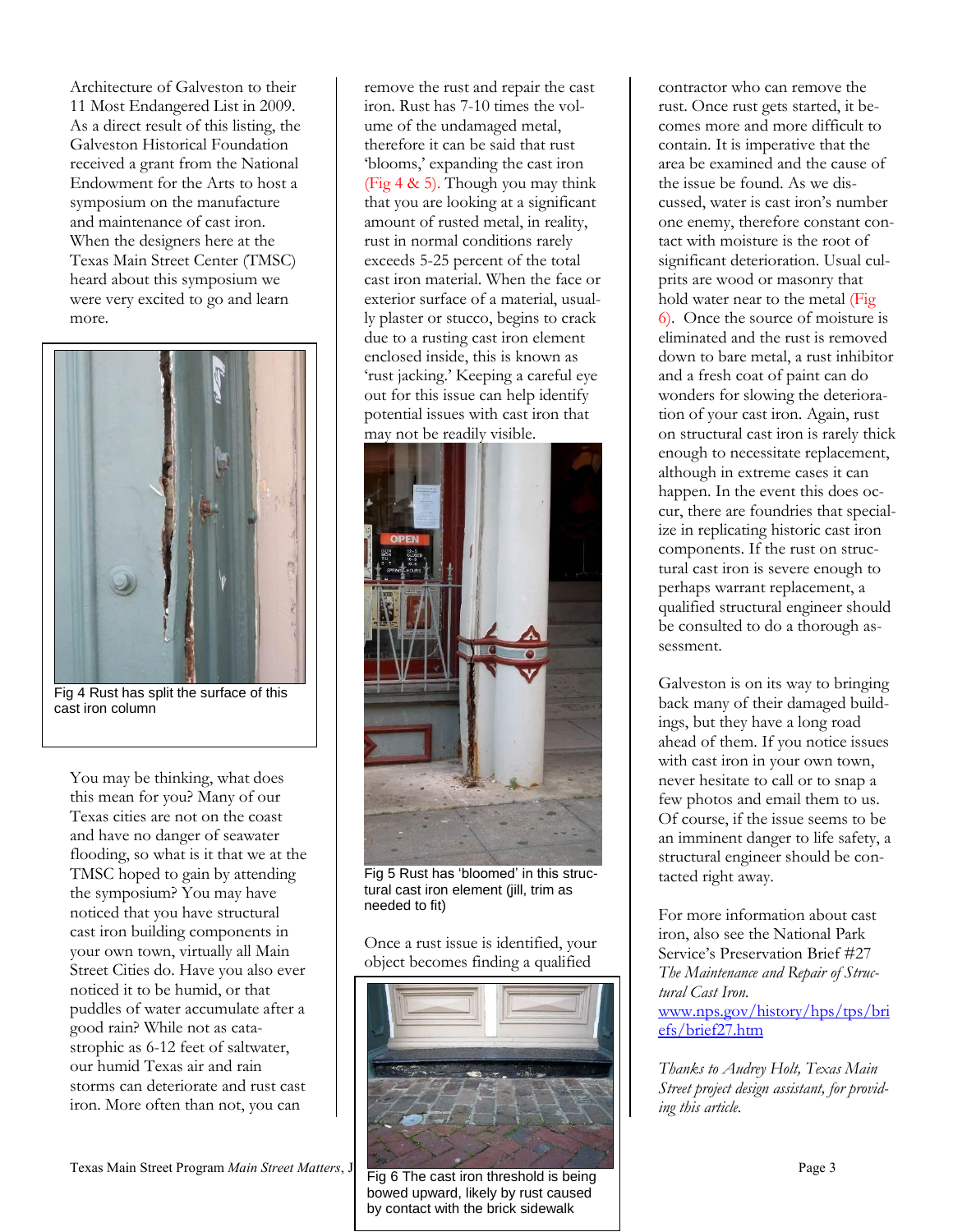The Spring issue of The Medallion, the Texas Historical Commission's official magazine, is now available in electronic format on the agency's web site. Regular subscribers will receive the issue via mail soon; however, the online version offers Texas preservationists a conveniently accessible and paperless option.

[http://www.thc.state.tx.us/meda](http://www.thc.state.tx.us/medallionmag/mdarchive.shtml) [llionmag/mdarchive.shtml](http://www.thc.state.tx.us/medallionmag/mdarchive.shtml)

[http://www.thc.state.tx.us/meda](http://www.thc.state.tx.us/medallionmag/medalliontrav/mdtravel.shtml) [llionmag/medalliontrav/mdtrav](http://www.thc.state.tx.us/medallionmag/medalliontrav/mdtravel.shtml) [el.shtml](http://www.thc.state.tx.us/medallionmag/medalliontrav/mdtravel.shtml)

# AROUND THE STATE

# EVENTS

If you would like one of your Main Street events posted here, email [jill.robinson@thc.state.tx.us](mailto:jill.robinson@thc.state.tx.us) at least three weeks ahead of the month in which you want the posting.

June 7, 14, 21, 28, Levelland Sounds of Texas 2012 7:30 pm – 9:00 pm Courthouse Lawn

# **June 1–2, Denton**

This year, dogs and their best friends can start their weekend fun in the evening shade at the Dog Days of Denton Celebration "yappy" hour on Friday, June 1 and

again on Saturday morning and afternoon June 2. Festival hours will be Friday, June 1, from 5 p.m.– 8:30 p.m. and Saturday, June 2, from 8:30 a.m. –2 p.m. Festivities take place in the north end of Quakertown Park at 321 E. McKinney, just a few blocks northeast of the Denton County historic courthouse square. Attendees can enjoy a canine couture fashion show, live entertainment, demos and performances by canines and their trainers, glamfur photos, canine contests, arts and craft vendors, pet care information, pet rescue groups, and festival foods. There will be a cool zone by Invisible Fence of Greater Dallas– expanded for more comfort this year. See

<http://dentondogdays.com/main>

#### **June 14, Lufkin**

Main Street Lufkin will celebrate its 32 annual Flag Day Program. Patriotic music is played and speeches are given. The Mayor acknowledges all soldiers with a City lapel pin and small flags are given to all in attendance. The ceremony will be held in the Atrium of Lufkin City Hall at 5:30 p.m. At 6 p.m. those in attendance will join other Flag Day Celebrations around the country in reciting the Pledge of Allegiance to our nation's flag. The program will be a live televised event. Refreshments will be served. For more information, please contact the Lufkin Main Street office at 936/633-0205.

# SEMINARS/WORKSHOPS/ WEBINARS Reclaiming Vacant Prop-

erties Conference

Problem or asset? Blight or benefit? Explore the strategies and tools that neighborhoods, cities, and states are using to turn the challenge of vacant land and buildings

into a foundation on which to build the future at Remaking America for the 21st Century—[Reclaiming Va](http://www.communityprogress.net/2012-reclaiming-vacant-properties-conference-pages-167.php)[cant Properties,](http://www.communityprogress.net/2012-reclaiming-vacant-properties-conference-pages-167.php) June 20–22 in New Orleans.

From "rethinking" the competitive 21st century city to hands-on techniques for everything from code enforcement to acquisition of property, the Center for Community Progress' June conference will reflect the broadest thinking and experience of those engaged in repairing and rebuilding their communities. More than 100 speakers and presenters will be offering their insights, including two of the nation's leading social commentators, [Clarence Page and Bob Edwards.](http://www.communityprogress.net/headline-speakers-pages-195.php)

Who will be there? Everyone from government and community leaders to funders, lenders, and engaged residents; from those building their way out of crime to those building or rebuilding the next American city. See

[www.communityprogress.net/2012](http://www.communityprogress.net/2012-reclaiming-vacant-properties-conference-pages-167.php) [-reclaiming-vacant-properties](http://www.communityprogress.net/2012-reclaiming-vacant-properties-conference-pages-167.php)[conference-pages-167.php](http://www.communityprogress.net/2012-reclaiming-vacant-properties-conference-pages-167.php)

# Texas Main Street Summer Workshop

New manager training will be held June 12–13 and the official summer workshop for all managers will be from June 13–15 in Brenham. On Thursday, June 14 we will have a special day-long presentation on downtown loft living entitled "Upstairs Downtown" sponsored by Preserve America—this Thursday seminar will be open and free to the public. Details and registration forms for all of these have been sent out on the Main Street managers list serv, so please mark your calendars, make your reservations and forward the information to anyone who might be interested.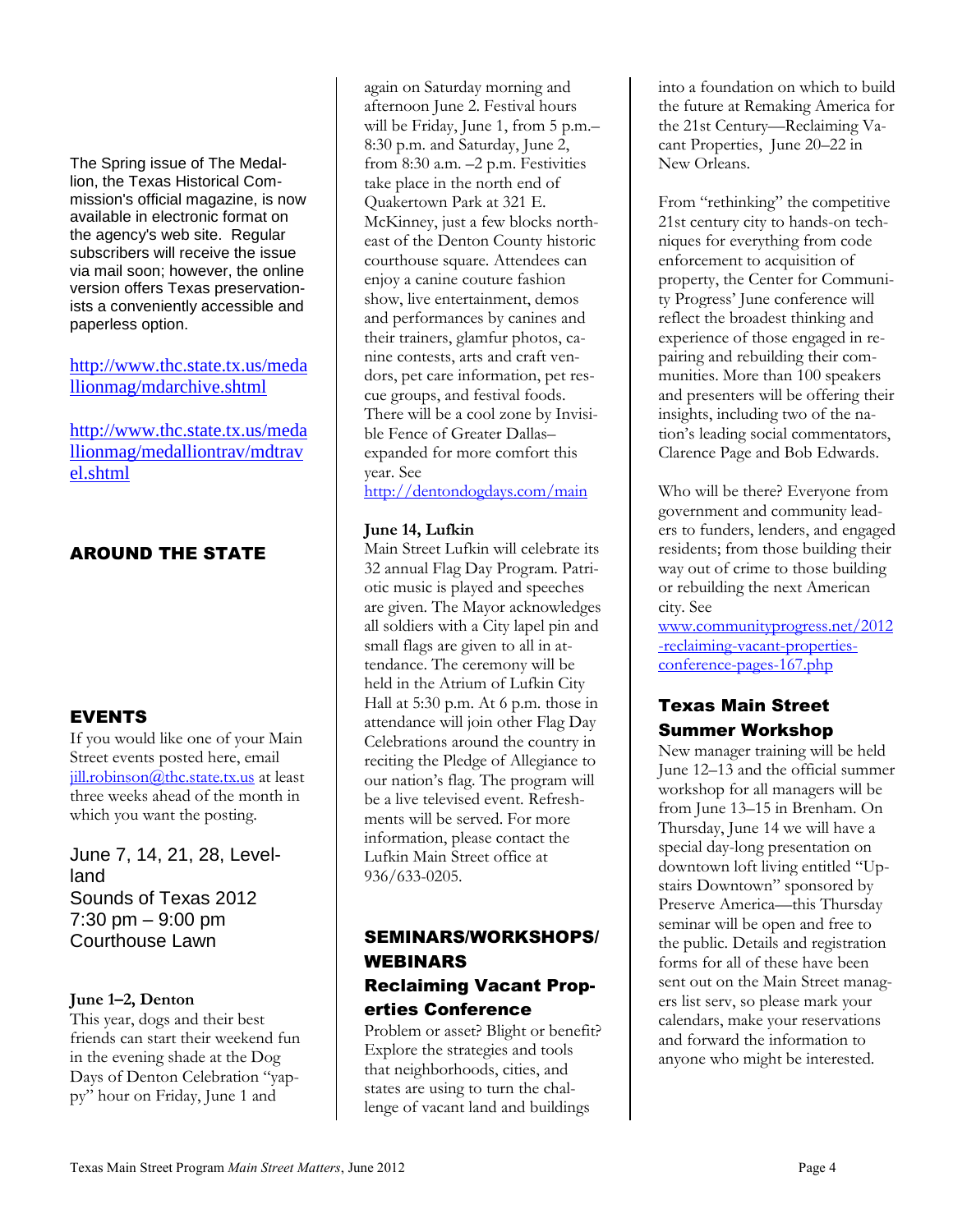## GRANTS

# Lowe's Community Improvement Grants

The Lowe's Charitable and Educational Foundation offers Community Grants ranging from \$5,000– \$25,000 for community improvement initiatives and K-12 public education projects. Funding priorities for community improvement

initiatives include park, neighborhood, and community facility enhancements; outdoor learning programs; and community clean-ups. Apply online at [www.lowes.com.](http://www.lowes.com/)

# Meadows Foundation

Arts and Culture Grants and Civic and Public Affairs Grants are available with the Meadows Foundation. Applications are accepted at any time, see [www.mfi.org/display.asp?link=QW](http://www.mfi.org/display.asp?link=QW61QZ) [61QZ](http://www.mfi.org/display.asp?link=QW61QZ)